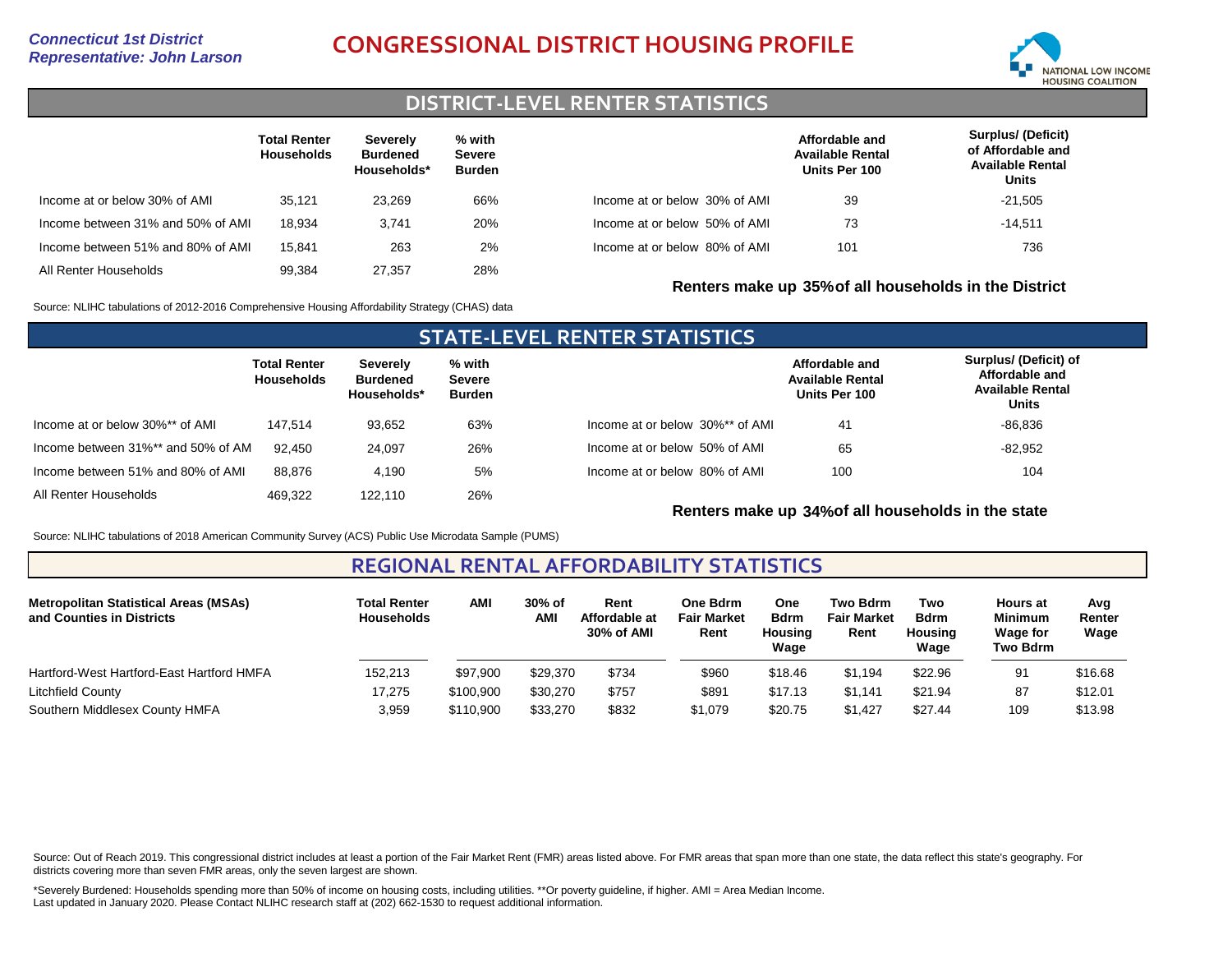# *Representative: Joe Courtney* **CONGRESSIONAL DISTRICT HOUSING PROFILE**



## **DISTRICT-LEVEL RENTER STATISTICS**

|                                   | <b>Total Renter</b><br><b>Households</b> | Severely<br><b>Burdened</b><br>Households* | % with<br><b>Severe</b><br>Burden |                               | Affordable and<br><b>Available Rental</b><br>Units Per 100 | <b>Surplus/ (Deficit)</b><br>of Affordable and<br><b>Available Rental</b><br>Units |
|-----------------------------------|------------------------------------------|--------------------------------------------|-----------------------------------|-------------------------------|------------------------------------------------------------|------------------------------------------------------------------------------------|
| Income at or below 30% of AMI     | 22.101                                   | 14.014                                     | 63%                               | Income at or below 30% of AMI | 39                                                         | $-13,472$                                                                          |
| Income between 31% and 50% of AMI | 14.995                                   | 3.012                                      | 20%                               | Income at or below 50% of AMI | 72                                                         | $-10.442$                                                                          |
| Income between 51% and 80% of AMI | 14.954                                   | 542                                        | 4%                                | Income at or below 80% of AMI | 98                                                         | $-782$                                                                             |
| All Renter Households             | 76.280                                   | 17.663                                     | 23%                               |                               |                                                            |                                                                                    |

Source: NLIHC tabulations of 2012-2016 Comprehensive Housing Affordability Strategy (CHAS) data

### **STATE-LEVEL RENTER STATISTICS Total Renter Households Severely Burdened Households\* % with Severe Burden** Income at or below 30%\*\* of AMI Income between 31%\*\* and 50% of AMI All Renter Households 147,514 92,450 469,322 93,652 24,097 122,110 63% 26% 26% Income between 51% and 80% of AMI 88,876 4,190 5% Income at or below 30%\*\* of AMI Income at or below 50% of AMI Income at or below 80% of AMI **Affordable and Available Rental Units Per 100 Surplus/ (Deficit) of Affordable and Available Rental Units** 41 100 65 104 -82,952 -86,836

**Renters make up 34%of all households in the state**

**Renters make up 28%of all households in the District**

Source: NLIHC tabulations of 2018 American Community Survey (ACS) Public Use Microdata Sample (PUMS)

**REGIONAL RENTAL AFFORDABILITY STATISTICS**

| <b>Metropolitan Statistical Areas (MSAs)</b><br>and Counties in Districts | Total Renter<br><b>Households</b> | <b>AMI</b> | 30% of<br>AMI | Rent<br>Affordable at<br>30% of AMI | <b>One Bdrm</b><br><b>Fair Market</b><br>Rent | <b>One</b><br><b>Bdrm</b><br>Housing<br>Wage | <b>Two Bdrm</b><br><b>Fair Market</b><br>Rent | Two<br><b>Bdrm</b><br><b>Housing</b><br>Wage | <b>Hours at</b><br><b>Minimum</b><br>Wage for<br>Two Bdrm | Avg<br>Renter<br>Wage |
|---------------------------------------------------------------------------|-----------------------------------|------------|---------------|-------------------------------------|-----------------------------------------------|----------------------------------------------|-----------------------------------------------|----------------------------------------------|-----------------------------------------------------------|-----------------------|
| Hartford-West Hartford-East Hartford HMFA                                 | 152,213                           | \$97,900   | \$29,370      | \$734                               | \$960                                         | \$18.46                                      | \$1,194                                       | \$22.96                                      | 91                                                        | \$16.68               |
| New Haven-Meriden HMFA                                                    | 81.680                            | \$92,800   | \$27,840      | \$696                               | \$1,163                                       | \$22.37                                      | \$1,403                                       | \$26.98                                      | 107                                                       | \$15.24               |
| Norwich-New London HMFA                                                   | 34,063                            | \$94,500   | \$28,350      | \$709                               | \$898                                         | \$17.27                                      | \$1,143                                       | \$21.98                                      | 87                                                        | \$16.58               |
| Waterbury HMFA                                                            | 29,051                            | \$76,300   | \$22,890      | \$572                               | \$901                                         | \$17.33                                      | \$1,110                                       | \$21.35                                      | 85                                                        | \$15.24               |
| Windham County HMFA                                                       | 13,387                            | \$82,300   | \$24.690      | \$617                               | \$825                                         | \$15.87                                      | \$1,028                                       | \$19.77                                      | 78                                                        | \$10.44               |
| Milford-Ansonia-Seymour HMFA                                              | 12.634                            | \$104.900  | \$31,470      | \$787                               | \$1.111                                       | \$21.37                                      | \$1,373                                       | \$26.40                                      | 105                                                       | \$15.24               |
| Southern Middlesex County HMFA                                            | 3,959                             | \$110,900  | \$33,270      | \$832                               | \$1.079                                       | \$20.75                                      | \$1.427                                       | \$27.44                                      | 109                                                       | \$13.98               |

Source: Out of Reach 2019. This congressional district includes at least a portion of the Fair Market Rent (FMR) areas listed above. For FMR areas that span more than one state, the data reflect this state's geography. For districts covering more than seven FMR areas, only the seven largest are shown.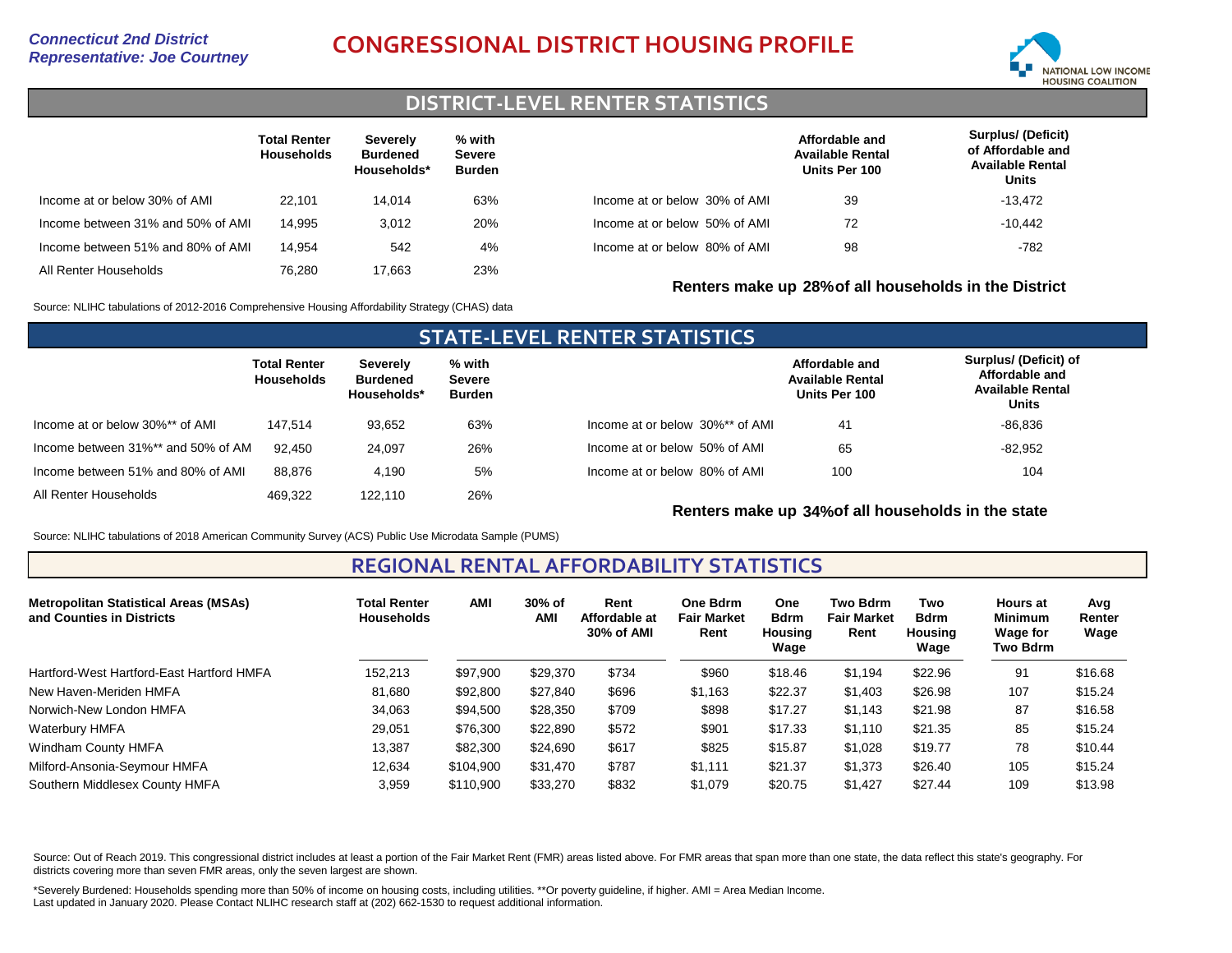# *Representative: Rosa DeLauro* **CONGRESSIONAL DISTRICT HOUSING PROFILE**



### **DISTRICT-LEVEL RENTER STATISTICS**

|                                   | <b>Total Renter</b><br><b>Households</b> | Severely<br><b>Burdened</b><br>Households* | % with<br><b>Severe</b><br><b>Burden</b> |                               | Affordable and<br><b>Available Rental</b><br>Units Per 100 | <b>Surplus/ (Deficit)</b><br>of Affordable and<br><b>Available Rental</b><br>Units |
|-----------------------------------|------------------------------------------|--------------------------------------------|------------------------------------------|-------------------------------|------------------------------------------------------------|------------------------------------------------------------------------------------|
| Income at or below 30% of AMI     | 33.366                                   | 24.113                                     | 72%                                      | Income at or below 30% of AMI | 34                                                         | $-21,871$                                                                          |
| Income between 31% and 50% of AMI | 19.767                                   | 5.418                                      | 27%                                      | Income at or below 50% of AMI | 58                                                         | $-22,098$                                                                          |
| Income between 51% and 80% of AMI | 17.120                                   | 946                                        | 6%                                       | Income at or below 80% of AMI | 97                                                         | $-2,330$                                                                           |
| All Renter Households             | 98.657                                   | 30.569                                     | 31%                                      |                               | Renters make up 37% of all households in the District      |                                                                                    |

Source: NLIHC tabulations of 2012-2016 Comprehensive Housing Affordability Strategy (CHAS) data

### **STATE-LEVEL RENTER STATISTICS Total Renter Households Severely Burdened Households\* % with Severe Burden** Income at or below 30%\*\* of AMI Income between 31%\*\* and 50% of AMI All Renter Households 147,514 92,450 469,322 93,652 24,097 122,110 63% 26% 26% Income between 51% and 80% of AMI 88,876 4,190 5% Income at or below 30%\*\* of AMI Income at or below 50% of AMI Income at or below 80% of AMI **Affordable and Available Rental Units Per 100 Surplus/ (Deficit) of Affordable and Available Rental Units** 41 100 65 104 -82,952 -86,836

**Renters make up 34%of all households in the state**

Source: NLIHC tabulations of 2018 American Community Survey (ACS) Public Use Microdata Sample (PUMS)

### **REGIONAL RENTAL AFFORDABILITY STATISTICS**

| <b>Metropolitan Statistical Areas (MSAs)</b><br>and Counties in Districts | <b>Total Renter</b><br><b>Households</b> | AMI       | 30% of<br>AMI | Rent<br>Affordable at<br>30% of AMI | <b>One Bdrm</b><br><b>Fair Market</b><br>Rent | <b>One</b><br><b>Bdrm</b><br>Housing<br>Wage | <b>Two Bdrm</b><br><b>Fair Market</b><br>Rent | Two<br><b>Bdrm</b><br>Housina<br>Wage | <b>Hours</b> at<br><b>Minimum</b><br><b>Wage for</b><br>Two Bdrm | Avg<br>Renter<br>Wage |
|---------------------------------------------------------------------------|------------------------------------------|-----------|---------------|-------------------------------------|-----------------------------------------------|----------------------------------------------|-----------------------------------------------|---------------------------------------|------------------------------------------------------------------|-----------------------|
| Hartford-West Hartford-East Hartford HMFA                                 | 152.213                                  | \$97,900  | \$29,370      | \$734                               | \$960                                         | \$18.46                                      | \$1,194                                       | \$22.96                               | 91                                                               | \$16.68               |
| New Haven-Meriden HMFA                                                    | 81,680                                   | \$92,800  | \$27,840      | \$696                               | \$1,163                                       | \$22.37                                      | \$1,403                                       | \$26.98                               | 107                                                              | \$15.24               |
| Stamford-Norwalk HMFA                                                     | 48,349                                   | \$144,300 | \$43.290      | \$1,082                             | \$1,517                                       | \$29.17                                      | \$1,885                                       | \$36.25                               | 144                                                              | \$22.40               |
| <b>Bridgeport HMFA</b>                                                    | 42.242                                   | \$102,600 | \$30,780      | \$770                               | \$1,032                                       | \$19.85                                      | \$1,293                                       | \$24.87                               | 98                                                               | \$22.40               |
| Waterbury HMFA                                                            | 29,051                                   | \$76,300  | \$22,890      | \$572                               | \$901                                         | \$17.33                                      | \$1,110                                       | \$21.35                               | 85                                                               | \$15.24               |
| Danbury HMFA                                                              | 18.421                                   | \$113,300 | \$33,990      | \$850                               | \$1.253                                       | \$24.10                                      | \$1,583                                       | \$30.44                               | 121                                                              | \$22.40               |
| Milford-Ansonia-Seymour HMFA                                              | 12,634                                   | \$104,900 | \$31,470      | \$787                               | \$1,111                                       | \$21.37                                      | \$1,373                                       | \$26.40                               | 105                                                              | \$15.24               |

Source: Out of Reach 2019. This congressional district includes at least a portion of the Fair Market Rent (FMR) areas listed above. For FMR areas that span more than one state, the data reflect this state's geography. For districts covering more than seven FMR areas, only the seven largest are shown.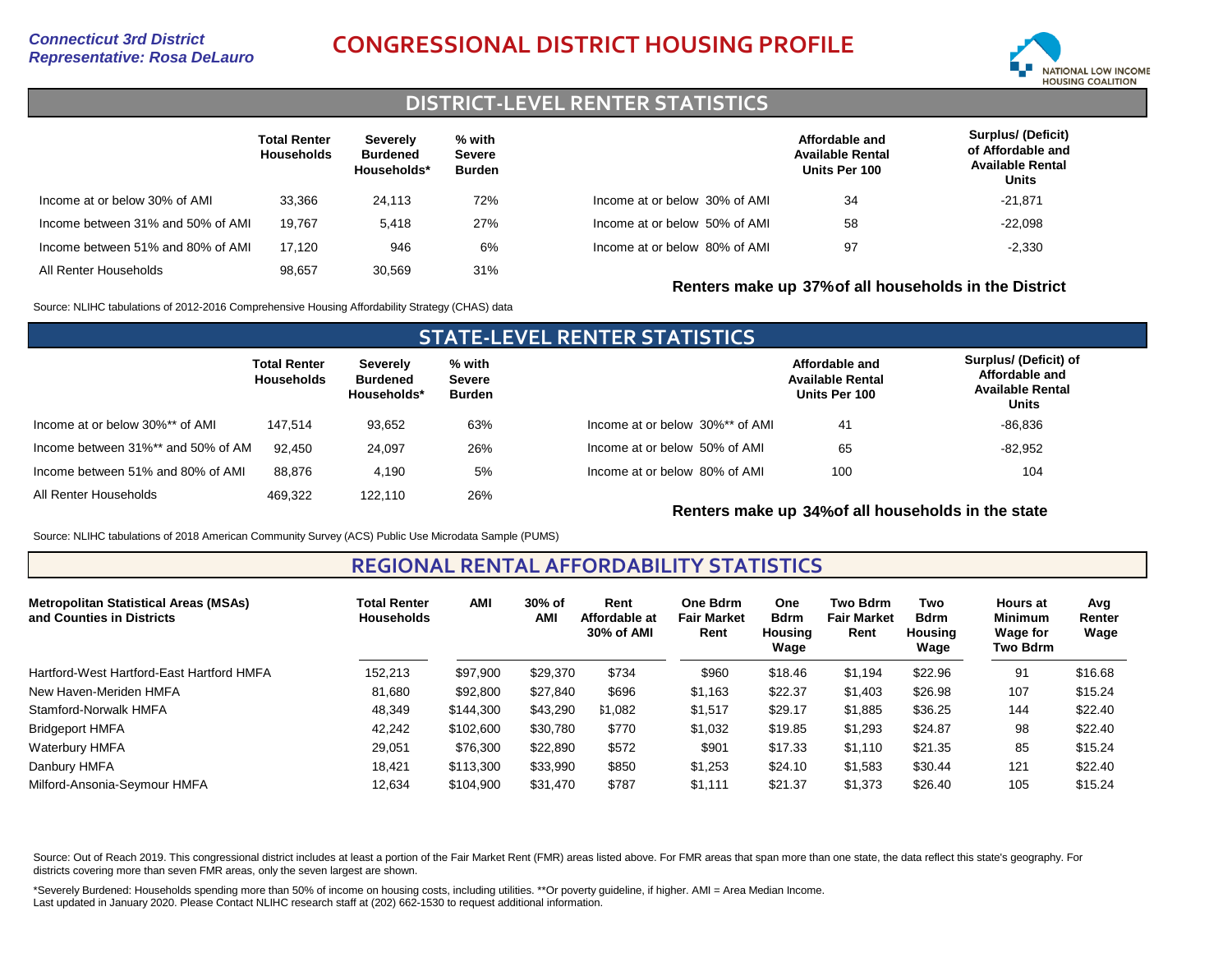# *Representative: James Himes* **CONGRESSIONAL DISTRICT HOUSING PROFILE**



## **DISTRICT-LEVEL RENTER STATISTICS**

|                                   | <b>Total Renter</b><br><b>Households</b> | Severely<br><b>Burdened</b><br>Households* | % with<br><b>Severe</b><br>Burden |                               | Affordable and<br><b>Available Rental</b><br>Units Per 100 | <b>Surplus/ (Deficit)</b><br>of Affordable and<br><b>Available Rental</b><br>Units |
|-----------------------------------|------------------------------------------|--------------------------------------------|-----------------------------------|-------------------------------|------------------------------------------------------------|------------------------------------------------------------------------------------|
| Income at or below 30% of AMI     | 29.665                                   | 19.799                                     | 67%                               | Income at or below 30% of AMI | 35                                                         | $-19.177$                                                                          |
| Income between 31% and 50% of AMI | 15.819                                   | 4.572                                      | 29%                               | Income at or below 50% of AMI | 61                                                         | $-17.966$                                                                          |
| Income between 51% and 80% of AMI | 9.703                                    | 696                                        | 7%                                | Income at or below 80% of AMI | 86                                                         | $-7,910$                                                                           |
| All Renter Households             | 87.345                                   | 25.465                                     | 29%                               |                               | Renters make up 34% of all households in the District      |                                                                                    |

Source: NLIHC tabulations of 2012-2016 Comprehensive Housing Affordability Strategy (CHAS) data

### **STATE-LEVEL RENTER STATISTICS Total Renter Households Severely Burdened Households\* % with Severe Burden** Income at or below 30%\*\* of AMI Income between 31%\*\* and 50% of AMI All Renter Households 147,514 92,450 469,322 93,652 24,097 122,110 63% 26% 26% Income between 51% and 80% of AMI 88,876 4,190 5% Income at or below 30%\*\* of AMI Income at or below 50% of AMI Income at or below 80% of AMI **Affordable and Available Rental Units Per 100 Surplus/ (Deficit) of Affordable and Available Rental Units** 41 100 65 104 -82,952 -86,836

**Renters make up 34%of all households in the state**

Source: NLIHC tabulations of 2018 American Community Survey (ACS) Public Use Microdata Sample (PUMS)

**REGIONAL RENTAL AFFORDABILITY STATISTICS**

| <b>Metropolitan Statistical Areas (MSAs)</b><br>and Counties in Districts | <b>Total Renter</b><br><b>Households</b> | <b>AMI</b> | 30% of<br>AMI | Rent<br>Affordable at<br>30% of AMI | One Bdrm<br><b>Fair Market</b><br>Rent | One<br><b>Bdrm</b><br>Housing<br>Wage | <b>Two Bdrm</b><br><b>Fair Market</b><br>Rent | Two<br><b>Bdrm</b><br>Housing<br>Wage | <b>Hours</b> at<br><b>Minimum</b><br><b>Wage for</b><br>Two Bdrm | Avg<br>Renter<br>Wage |
|---------------------------------------------------------------------------|------------------------------------------|------------|---------------|-------------------------------------|----------------------------------------|---------------------------------------|-----------------------------------------------|---------------------------------------|------------------------------------------------------------------|-----------------------|
| New Haven-Meriden HMFA                                                    | 81.680                                   | \$92,800   | \$27.840      | \$696                               | \$1,163                                | \$22.37                               | \$1,403                                       | \$26.98                               | 107                                                              | \$15.24               |
| Stamford-Norwalk HMFA                                                     | 48,349                                   | \$144,300  | \$43,290      | \$1,082                             | \$1,517                                | \$29.17                               | \$1,885                                       | \$36.25                               | 144                                                              | \$22.40               |
| <b>Bridgeport HMFA</b>                                                    | 42.242                                   | \$102,600  | \$30,780      | \$770                               | \$1,032                                | \$19.85                               | \$1,293                                       | \$24.87                               | 98                                                               | \$22.40               |
| Waterbury HMFA                                                            | 29,051                                   | \$76,300   | \$22,890      | \$572                               | \$901                                  | \$17.33                               | \$1,110                                       | \$21.35                               | 85                                                               | \$15.24               |
| Danbury HMFA                                                              | 18.421                                   | \$113,300  | \$33,990      | \$850                               | \$1,253                                | \$24.10                               | \$1,583                                       | \$30.44                               | 121                                                              | \$22.40               |
| Milford-Ansonia-Seymour HMFA                                              | 12,634                                   | \$104,900  | \$31,470      | \$787                               | \$1,111                                | \$21.37                               | \$1,373                                       | \$26.40                               | 105                                                              | \$15.24               |

Source: Out of Reach 2019. This congressional district includes at least a portion of the Fair Market Rent (FMR) areas listed above. For FMR areas that span more than one state, the data reflect this state's geography. For districts covering more than seven FMR areas, only the seven largest are shown.